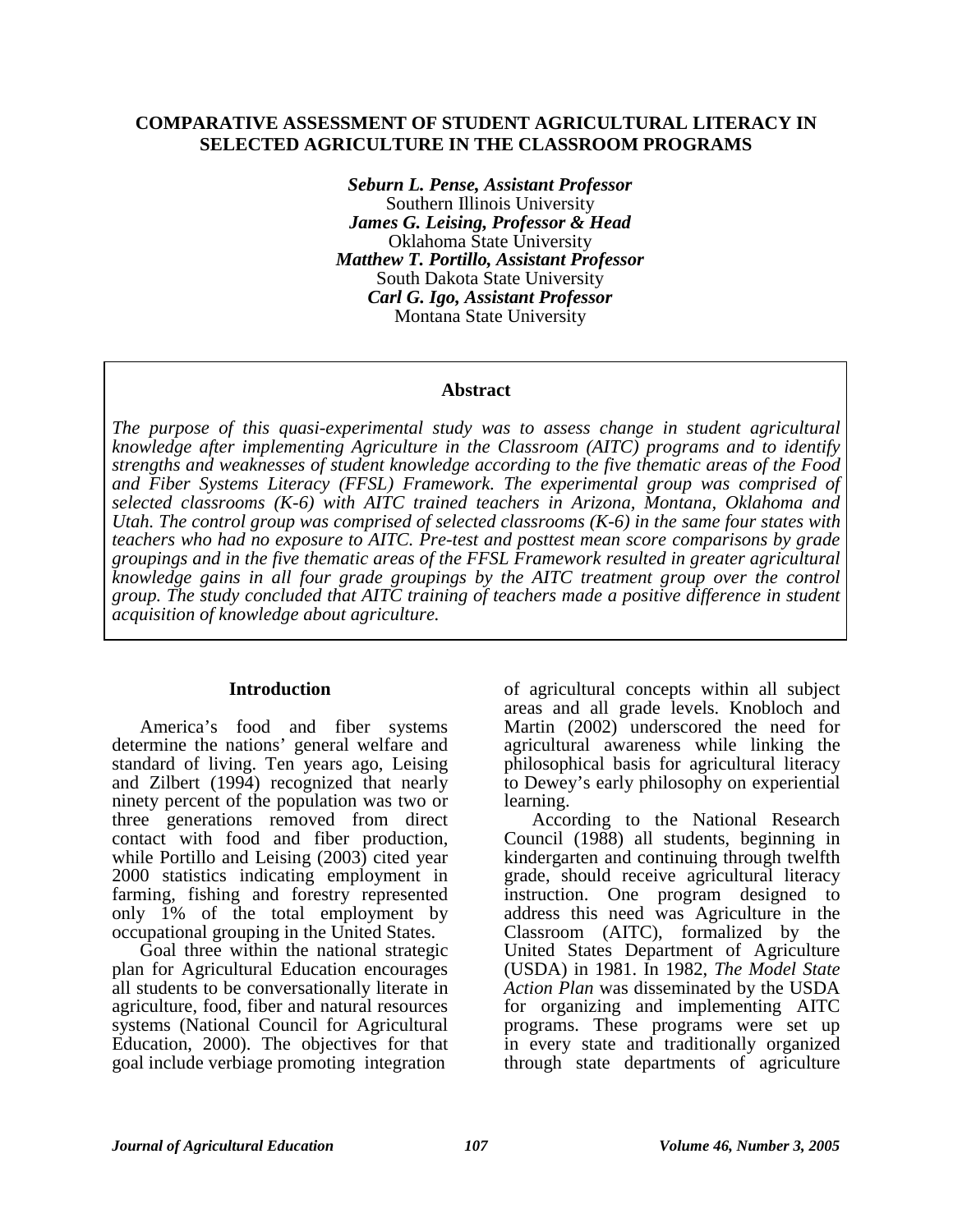and/or organizations such as Farm Bureau (Traxler, 1990).

Since 1982, many states have developed AITC program goals and objectives. For example, Illinois' state AITC goals were to:

"(a) provide for a systematic infusion of agricultural concepts into the basic subject areas of the curriculum, and (b) to provide in-service training to teachers of the basic subject areas in order to provide necessary background information for incorporation of agricultural knowledge into their respective subject areas" (Law, 1990, p. 6).

To accomplish such goals, state AITC programs developed instructional materials and held teacher-training workshops, but few conducted on-going assessments to determine what agricultural knowledge students were learning. Therefore, baseline data were needed to ascertain what students were learning about agriculture from AITC trained teachers. Such findings could provide key indicators of progress being made toward the achievement of program goals. By identifying where gaps in student knowledge of agriculture occur, program leaders would be better able to focus efforts in instructional material development and teacher training.

# **Theoretical Framework**

Laying a foundation for a conceptual model (Figure 1), the Committee on Agricultural Education in Secondary Schools began to develop the idea of "agricultural literacy" and proposed that an agriculturally literate person would understand the food and fiber system in relation to its history, economic, social, and environmental significance (NRC, 1988). Later, Frick (1990) reported one of the first conclusive agricultural literacy definitions: "Agricultural literacy can be defined as possessing knowledge and understanding of the food and fiber system… An individual possessing such knowledge would be able to synthesize, analyze, and communicate basic information about agriculture" (p. 52). Testing for a student's knowledge about the food and fiber system addresses not merely understanding but plays a role in every category of the cognitive domain (Weirsma & Jurs, 1990). Testing knowledge in the many themes and related standards of agriculture, then, should reflect both understanding and the ability to "synthesize, analyze, and communicate basic information about agriculture" (Frick, p. 52). Leising and Zilbert<sup> (1994)</sup> developed a systematic curriculum framework identifying five themes of what students should comprehend, synthesize and communicate about agriculture.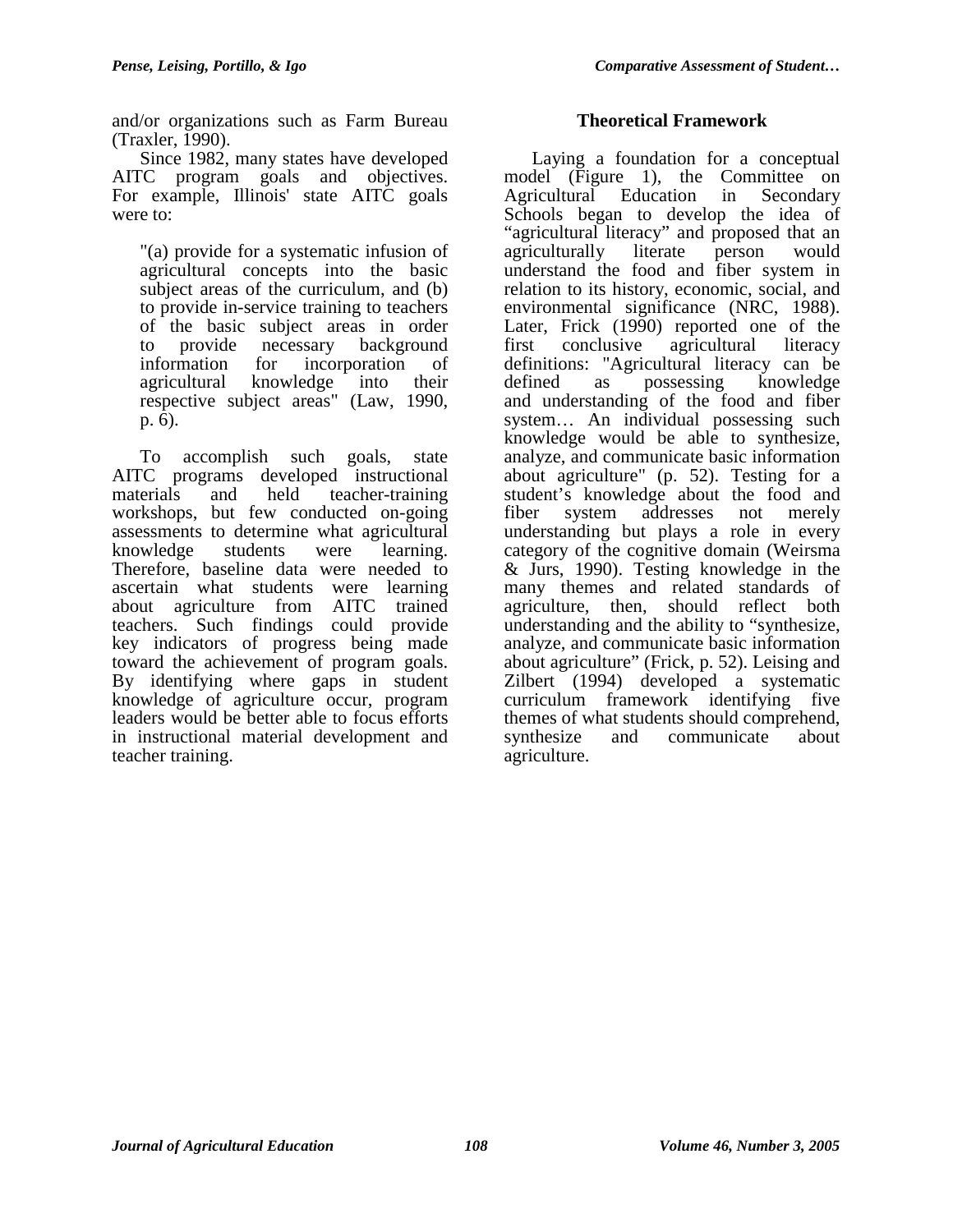

*Figure 1.* Conceptual Model of the Food & Fiber Systems Literacy Framework's Role in the Development of Agricultural Literacy (Leising, Pense, & Portillo, 2003, p. 4)

With the identification of agriculture's five themes, and each theme's complementary concepts (standards), the FFSL Framework addressed the multiple concepts of Caine and Caine's Brain-Based Theory (1994). Balshweid (2002) stated, "…Brain-Based Theory and the Experiential Learning Theory [Dewey, 1938] suggest that the interface between context and content provides students with multiple opportunities for transfer and overlap of complementary concepts" (p. 57). Organizing the standards into grade-grouped benchmarks (K-1, 2-3, 4-5, 6-8, 9-12), the framework provided a systematic means of addressing these overlapping complementary concepts in agricultural literacy.

### **Agricultural Literacy Assessment**

Igo (l998) studied three schools (K-8) using the FFSL Framework for infusing agriculture into the core curriculum. He reported it was possible to use the standards and grade-grouped benchmarks to infuse instruction about agriculture and increase student knowledge of agriculture. He also reported strong relationships between student agricultural knowledge gains and the number of instructional connections teachers made to the FFSL Framework.

 Meischen and Trexler (2002) conducted a qualitative study in which seven fifth-grade rural students were interviewed. Based on two frameworks, Benchmarks for Science Literacy (American Association for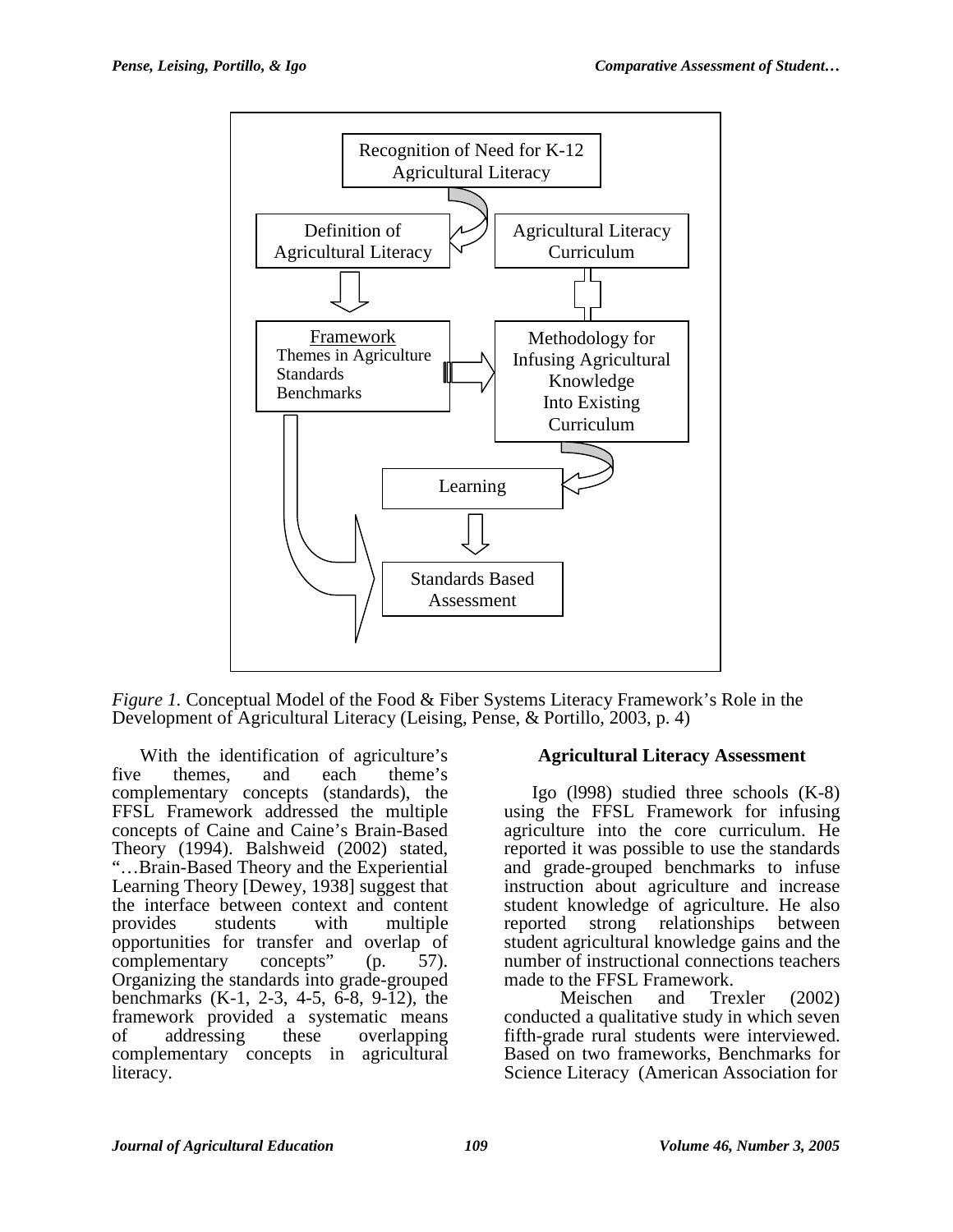the Advancement of Science, 1993) and the Food and Fiber Systems Literacy Framework (Leising, Igo, Heald, Hubert & Yamamoto, 1998), they determined student understanding and the ability to converse about meat and livestock were incomplete.

The USDA conducted an evaluation of the AITC program in 1988 at the National AITC Conference in Las Vegas by surveying each state director (USDA, 1988). In addition to identifying strengths and successes of the AITC program, survey respondents called for guidelines that would direct the development and evaluation of educational materials. Their report stressed the need to conduct national and state evaluations of AITC's impact on K-12 students.

# **Purposes and Objectives**

The purpose of this study was to determine whether AITC programs resulted in higher student achievement of agricultural knowledge within selected intact kindergarten through sixth grade public school classrooms in which the teacher had received organized and systematic AITC training. The specific objectives of the study were:

- 1. Compare control and treatment differences by grade grouping (K-1, 2-3, 4-5, 6) in overall student knowledge about agriculture, before and after instruction, based on the grade-level benchmarks of the FFSL Framework.
- 2. Compare control and treatment differences by grade grouping in the five thematic areas of student knowledge about agriculture, before and after instruction, using the standards and grade-level benchmarks for each of the five thematic areas of the FFSL Framework.
- 3. Develop a profile of student knowledge about agriculture, before and after instruction, for each grade grouping.

# **Methods and Procedures**

Based on a Grounded Theory Approach (Wiersma, 1995), this study built on prior learning theories (Caine & Caine, 1994; Dewey, 1938), studies which developed and refined an agricultural literacy framework for students in grades K-12 (Leising & Zilbert, 1994; Leising, et al., 1998), and studies which tested the use of a curricular framework in agricultural literacy (Leising, Pense, & Igo, 2001). Those studies concluded the FFSL Framework could be used for infusing agricultural knowledge into existing curriculum and assessing student knowledge about agriculture.

This study was a quasi-experimental nonequivalent control group design, using a pre-test and posttest, as described by Campbell and Stanley (l963). The treatment group was comprised of selected intact classrooms (K-6) with Agriculture in the Classroom (AITC) trained teachers. The control group was comprised of selected intact classrooms (K-6) with teachers who had received no systematic or organized instruction about agriculture.

A project external advisory committee of state AITC coordinators and United States Department of Agriculture AITC staff recommended states with strong AITC programs for participation in the study, and four of the recommended states agreed to participate: Arizona, Montana, Oklahoma and Utah. Project staff collaborated with AITC coordinators in the four states to select the classrooms for inclusion in the study.

The population for this study included 52 treatment classrooms and 48 control classrooms (1,734 students). The target population was based on 7 grade levels (K-6) with 2 classrooms at each grade level in 4 states, with an expected 56 schools in each of the control and treatment groups. However, as testing began on the same day as the national tragedy of September 11, 2001, ten teachers opted not to continue with the testing of their students. This resulted in 52 treatment and 48 control classrooms participating in the study.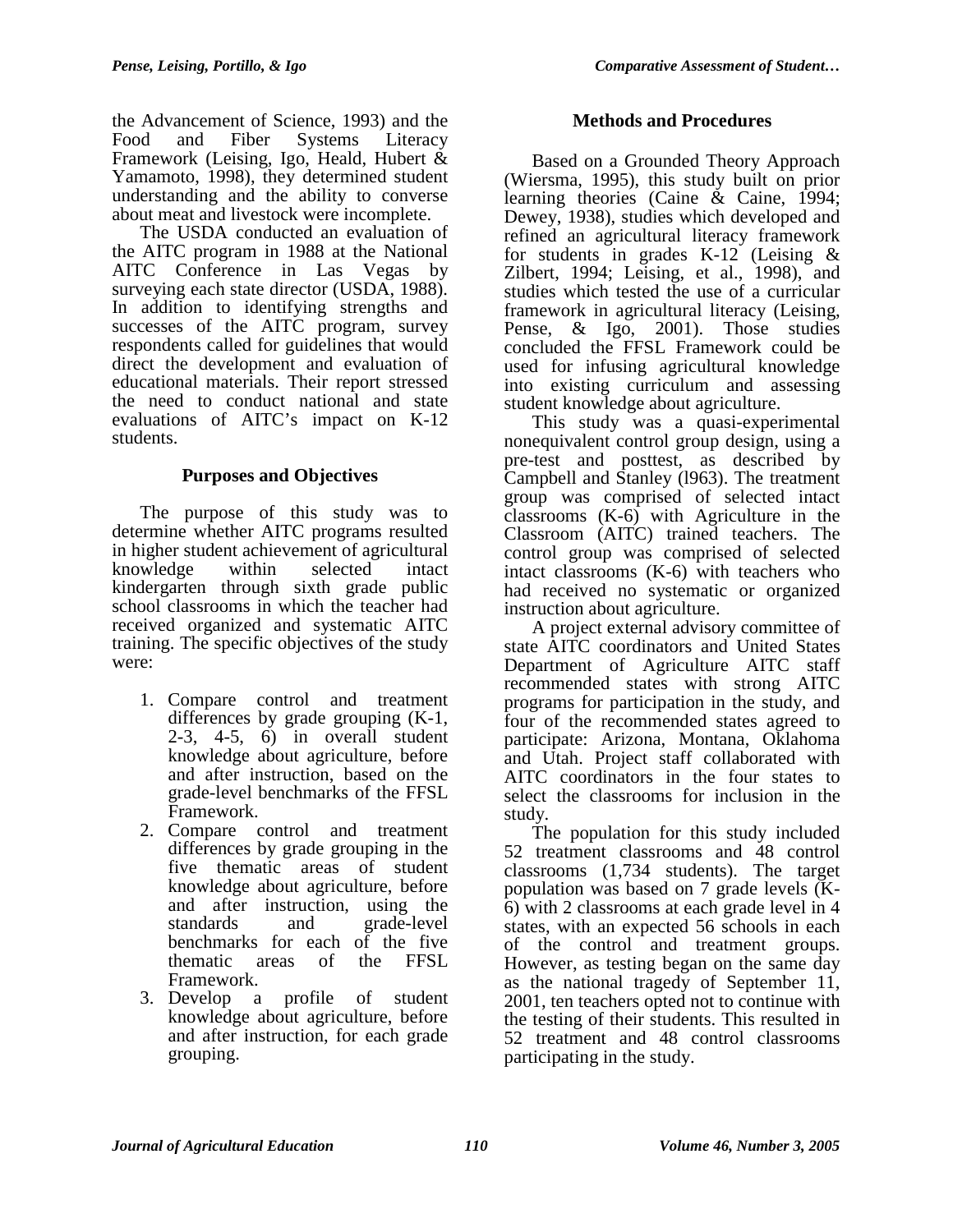### *Instrumentation*

To control for internal validity of existing knowledge of food and fiber systems, and to determine similarity, students in the treatment and control groups were administered the same pre-test at the beginning of the school year. The pre-test and posttest instruments, the Food and Fiber Systems Literacy Tests, were the same (Leising et al., 2001).

To account for all topics comprising agricultural literacy, instruments based on a comprehensive framework were identified; the Food and Fiber Systems Literacy tests were the only instruments found in the literature to meet this requirement. External validity was first addressed by employing the criterion referenced tests developed from the FFSL Framework, a framework developed in California by Leising & Zilbert (1994) and further refined in Oklahoma (Leising, et al., 1998). Both studies used a rigorous application of a modified Delphi Method and were completed over a period of three years by agricultural and education experts in several states to identify Themes, Standards and grade-level Benchmarks which would address curriculum and assessment of K-12 student knowledge about agriculture.

Four instruments were developed based on the grade-level groupings in the FFSL Framework: K-1, 2-3, 4-5, and 6. To ensure questions were valid, the researcher referenced each item to one or more of the five thematic areas of agriculture in the FFSL Framework, and conformed to the appropriate grade grouped benchmark. By employing a method of criterion referencing, a "representative sample of items was established from a well defined domain of behavior in order to be valid" (Center for the Study of Evaluation, 1979, p. 10).

To further ensure validity, the instruments went through a series of developmental stages. First, a pool of test items was generated by the project advisory committee, curriculum specialists at Montana State University and Oklahoma State University, and elementary and middle school teachers at project test sites (Igo, 1998). Each item was reviewed by curriculum specialists and elementary teachers for age level, reading level, and

vocabulary level appropriateness as called for by Adkins-Wood (1960) who underscored the need for item writers to possess a thorough knowledge of the subject matter, an intimate understanding of specific teaching objectives, and facility in the clear and economical use of language in test construction. Further review of test items by researchers and curriculum specialists ensured the test items adhered to the appropriate grade-level benchmark.

The K-1 and 2-3 instruments included 16 and 21 items respectively. Both primarily used a format consisting of questions to be read by the teacher followed by a series of illustrations from which the students were to select the correct answer or answers. The K-1 instrument responses were entirely pictures, while the 2-3 instrument used picture and simple text responses.

The 4-5 and 6 grade-level instruments contained 35 and 30 text-responses respectively. While multiple choice, true/false and matching items were employed for the K-1 and 2-3 instruments, only multiple choice items were used for those students in the 4-5 and 6 grade-level groupings. Gronlund (1998) pointed out multiple-choice items were most widely used for measuring knowledge, comprehension and application outcomes. The instruments underwent considerable revision and were written in a format that would be consistent with a criterionreferenced knowledge achievement test. The test was also scrutinized to ensure each item was written according to rules established for multiple-choice items (Gronlund).

As an added measure of reliability, 35 Montana State University elementary education majors pilot tested the instruments, followed by further item analysis and revision. A final pilot test was conducted with an elementary student population in a Montana school. Acknowledging the instruments were criterion-referenced with five thematic areas in agriculture and that the instruments were less homogenous, a Guttman Split-Halves reliability coefficient was computed for each instrument using the Statistical Package for Social Sciences (SPSS) version 8.0 software, resulting in reliability coefficients of 0.78 for the K-1 instrument, 0.95 for

*Journal of Agricultural Education 111 Volume 46, Number 3, 2005*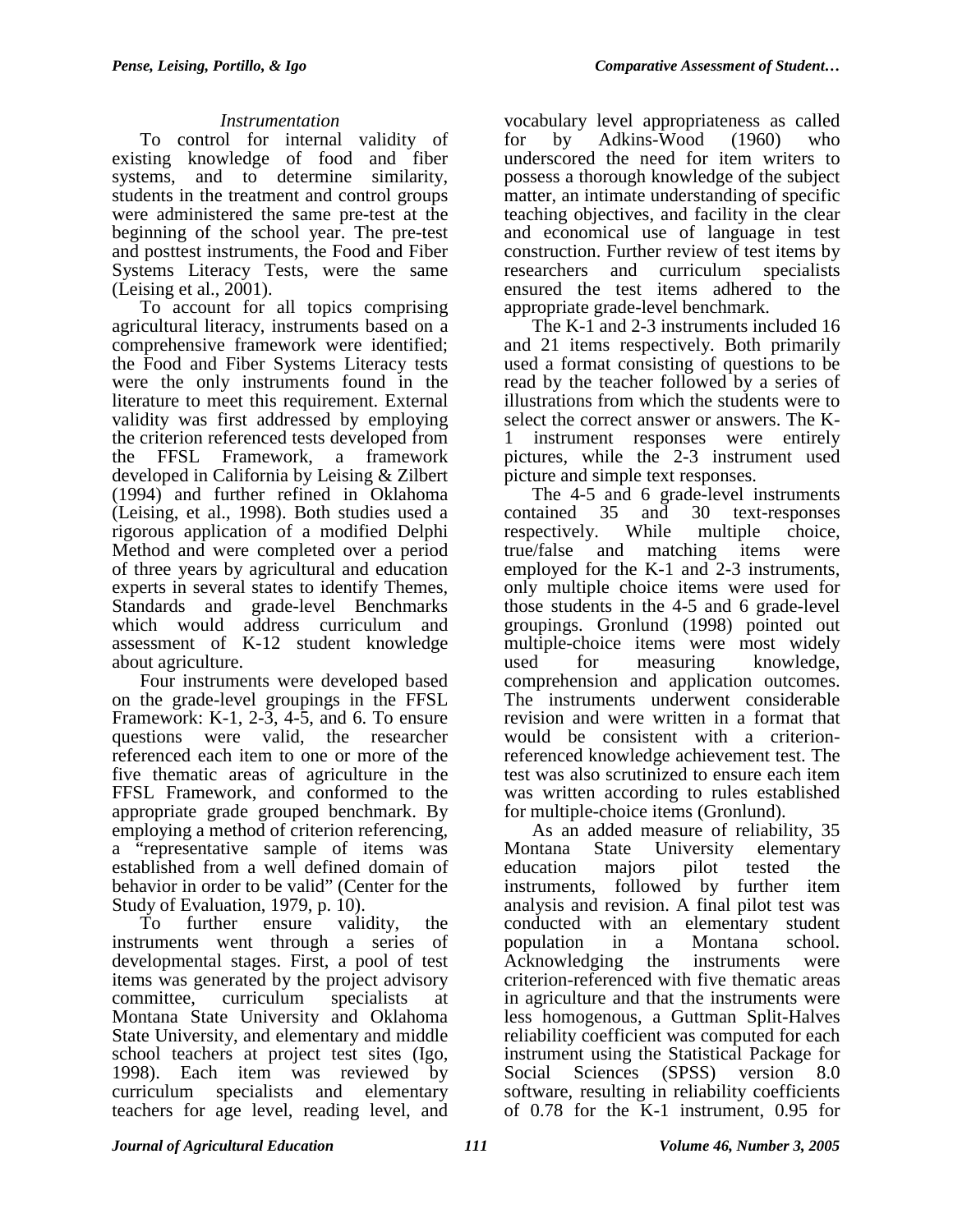the 2-3 instrument, 0.79 for the 4-5 instrument and 0.79 for the grade 6 instrument.

Computed estimates of reliability were deemed by some as better measures of test adequacy than a researcher's subjective impressions, however there was clear disagreement in the literature as to whether reliability coefficients should be computed for criterion-referenced tests. Wiersma and Jurs (1990) provided eight general factors through which a researcher may enhance the reliability of an instrument and the researchers sought to address each factor during instrument development: homogeneous items, discriminating items, enough items, high-quality copying and formatting, clear directions to the student, a controlled setting, a motivating introduction, and clear directions to the scorer.

# *Treatment and Control Groups*

The treatment group consisted of intact classrooms in which the teachers had received organized education about agriculture from their state Agriculture in the Classroom programs. The classrooms were purposively selected by each state's AITC coordinator because the teachers had demonstrated success in integrating agriculture into core subjects after receiving inservice training and/or curricular materials from their state AITC program.

The control group consisted of classrooms in the same four states from which the treatment group was taken. Criteria for selecting the two classrooms in each state for each of the seven grade levels in the control group included geographic location, size of schools similar to the treatment group, and no AITC training or integration of agriculture by the classroom teacher.

Prior agricultural experience and prior knowledge of the teachers was measured for treatment and control groups and no differences were found (Portillo & Leising, 2003). In addition, the validity threat to selection of subjects was addressed by having the AITC director from each state purposively select control and treatment schools to ensure similarity of geographic, economic, and school demographic characteristics for each participating site.

External validity was addressed by pretesting students in the control and treatment schools to determine whether the subjects in each group possessed similar agricultural knowledge prior to the study. Assuming low turnover rates in teachers at each school, similar prior knowledge in the treatment and control groups would indicate that neither group of teachers had a proclivity to teach or not teach agriculture prior to AITC training. The authors also acknowledged that other intervening variables inherent to intact groups purposively selected may exist with the population under study.

# *Data Collection*

The student pre-test was administered to the treatment and control groups during September/October 2001 and prior to any teaching about agriculture. Teachers at the test sites administered posttests in March/April 2002 only to those students who had been pre-tested. The time between pre- and posttests addressed the interaction threat to external validity, while an instrumentation threat was addressed when project staff prepared directions/procedures for collecting the data from each site and trained the AITC coordinators in methods for administering the instruments to teachers and students. Completed instruments were collected by the AITC coordinators and returned to the researchers by mail.

### *Data Analysis*

Upon completion of pre-testing, tests were scored and coded into a Microsoft<sup>™</sup> Excel spreadsheet for analysis. The posttest data were coded in the same manner following the administration and retrieval of those instruments, and SAS version 8.2 was used to perform all statistical procedures analyzing data for both pre-tests and posttests in conjunction with the purpose and objectives of the study. Mean percentages were computed by grade-level grouping for the test scores from both groups.

### **Findings**

Data in Tables 1 and 2 summarized grade groupings for *AITC* treatment and control groups by pre-test and posttest mean

*Journal of Agricultural Education 112 Volume 46, Number 3, 2005*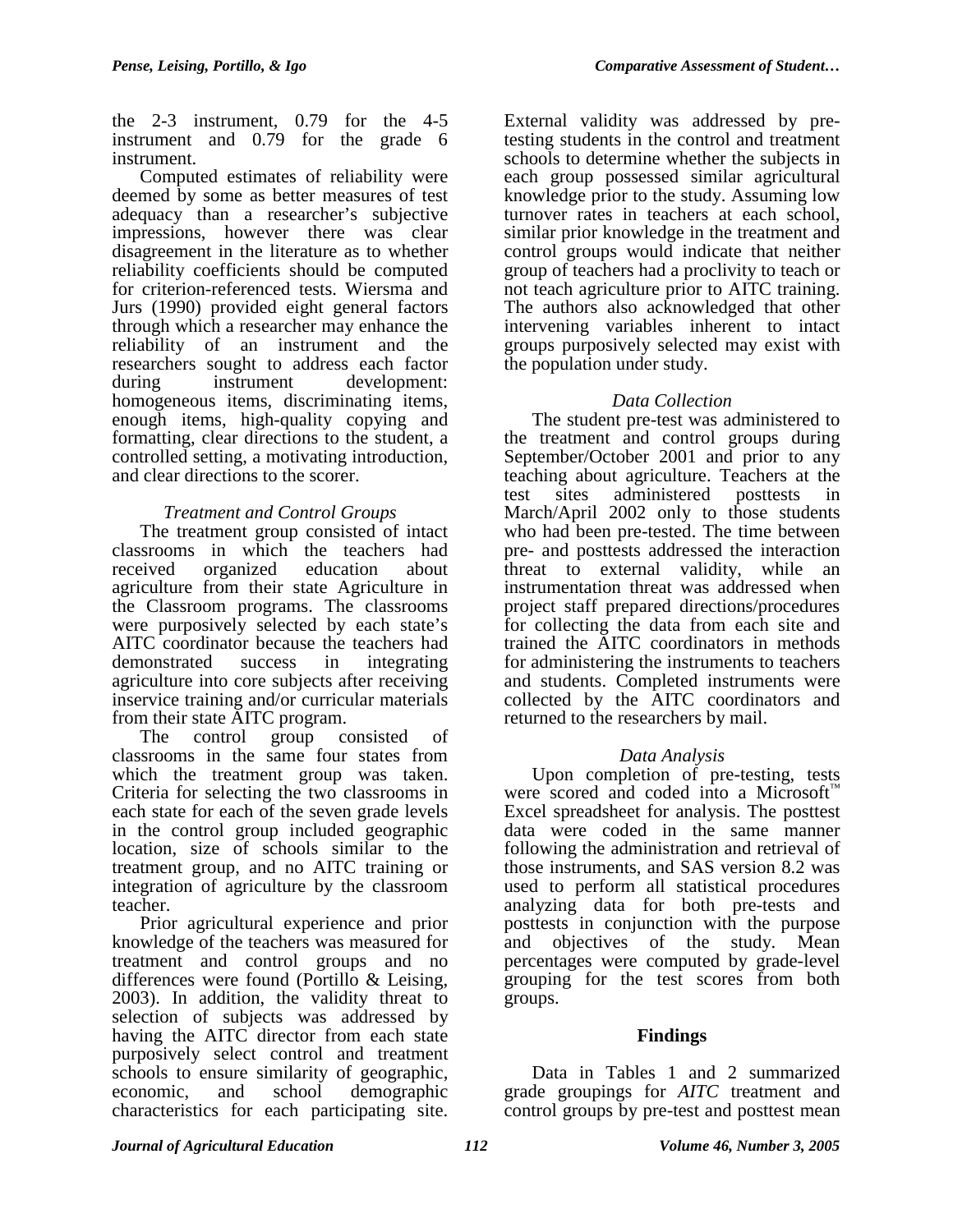percent scores and mean percent score differences. The pre-test mean percent scores of the treatment and control groups were similar indicating no difference in knowledge about agriculture at each grade grouping. Posttest mean percent scores for

the treatment group were higher than the posttest mean percent scores of the control group. Each of the four grade levels in the treatment group had a higher overall gain (difference) in agricultural knowledge than students in the control group.

#### Table 1

*Summary of Grade Groupings for AITC Treatment Group by Pre-test and Posttest Mean Percent Scores and Mean Percent Score Differences* 

| Grade    | Pre-test |                     |       |     | Posttest            |           |       |  |  |
|----------|----------|---------------------|-------|-----|---------------------|-----------|-------|--|--|
| Grouping |          | $M\left( % \right)$ | SD    | Ν   | $M\left( % \right)$ | <i>SD</i> | Diff  |  |  |
| $K-1$    | 264      | 53.64               | 12.44 | 248 | 67.31               | 9.78      | 13.67 |  |  |
| $2 - 3$  | 311      | 73.08               | 13.25 | 284 | 84.55               | 15.03     | 11.47 |  |  |
| $4 - 5$  | 295      | 54.84               | 12.16 | 277 | 68.00               | 15.47     | 13.16 |  |  |
| 6        | 128      | 48.16               | 11.47 | 107 | 66.59               | 21.78     | 18.43 |  |  |

Note: Mean score (*M*) reported as percentage. Difference (Diff) was calculated as posttest minus pre-test.

#### Table 2

*Summary of Grade Groupings for AITC Control Group by Pre-test and Posttest Mean Percent Scores and Mean Percent Score Differences* 

| Grade    | Pre-test |         |       |     | Posttest |           |      |  |
|----------|----------|---------|-------|-----|----------|-----------|------|--|
| Grouping | N        | $M$ (%) | SD    | N   | M(%)     | <i>SD</i> | Diff |  |
| $K-1$    | 246      | 51.36   | 13.00 | 178 | 58.26    | 12.73     | 6.90 |  |
| $2 - 3$  | 290      | 74.39   | 12.84 | 226 | 78.77    | 15.90     | 4.38 |  |
| $4 - 5$  | 321      | 51.50   | 13.44 | 283 | 56.86    | 13.82     | 5.36 |  |
| 6        | 149      | 47.23   | 11.74 | 129 | 50.98    | 11.32     | 3.75 |  |

Note: Difference (Diff) was calculated as posttest minus pre-test.

Grade 6 of the treatment group demonstrated the largest pre-posttest gain (difference) in mean scores (Tables 1 and 2), while grade 6 in the control group showed the smallest pre- posttest gain (difference) in mean scores. The 2-3 grade grouping had the smallest increase of pre-posttest agricultural knowledge scores among the four grade groupings of the treatment group. All pre- posttest score increases<br>for the control group at each grade group at each grade grouping were less than  $\overline{7}$  percentage points. Two of the grade groupings had less than a 5-point increase in pre- posttest scores.

Tables  $3$  and  $\overline{4}$  provide a summary of mean scores and comparisons of the pre-test and posttest score gains by grade groupings within theme areas for the treatment group

and control group. The AITC treatment group experienced much greater knowledge gain scores than did the control group in each of the five thematic areas for each of the four grade groupings. It was interesting to note that of the treatment group's four grade groupings, the sixth grade posttest exhibited lower overall scores (Table 3) while their knowledge *gains* from pre-test to posttest were much greater than the other grade groupings in three of the FFSL thematic areas: Theme 1 –Understanding Agriculture, Theme  $3 -$  Science & Environment, and Theme  $4$  – Business & Economics. Only in the K-1 grade grouping were the largest gains observed for Theme 2 – History, Geography & Culture; and Theme 5 – Food, Nutrition & Health.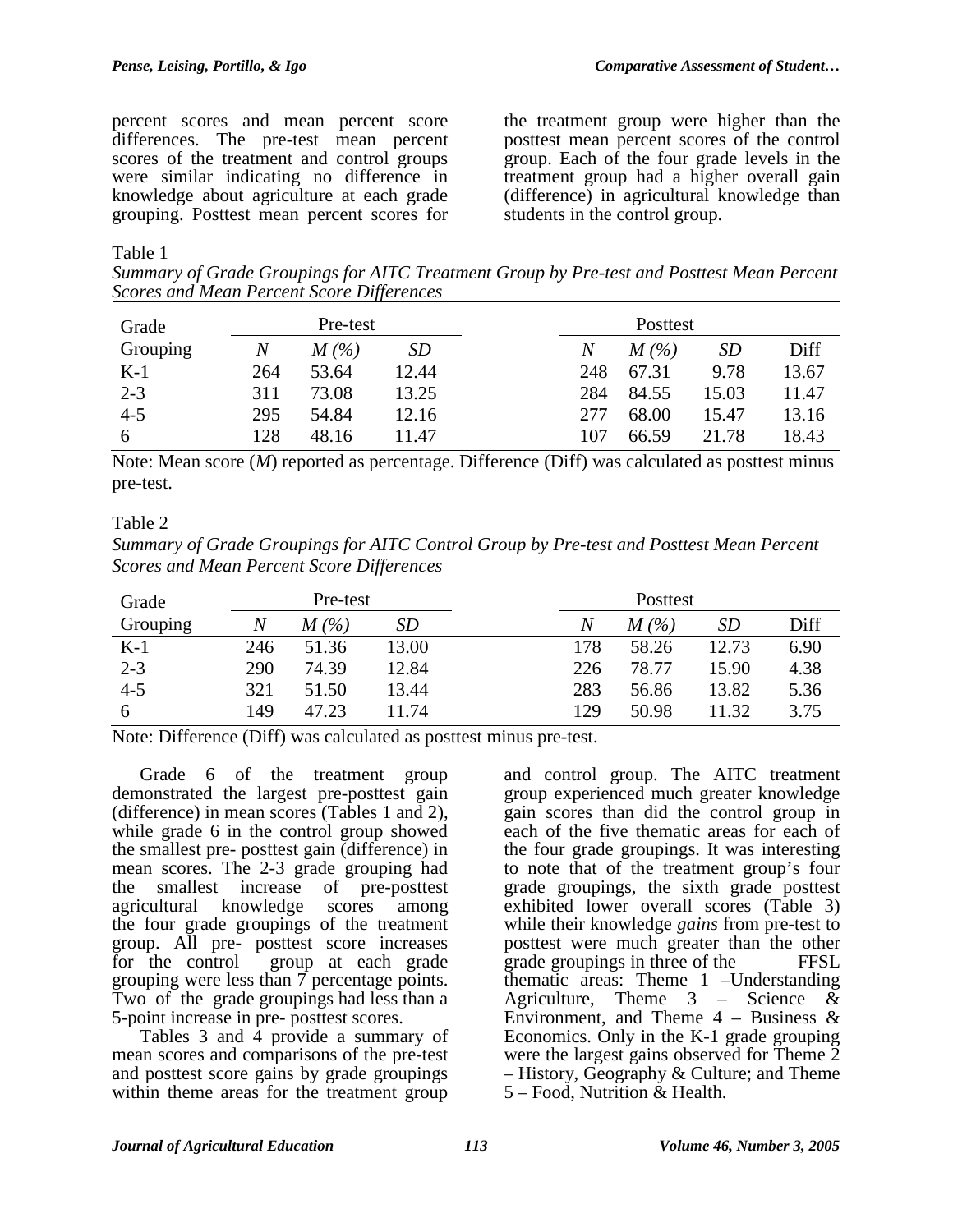### Table 3

| <b>JIUW</b> UILK<br><i>Hullet 1 1 SL Theme Incus</i> |                  |       |       |                  |         |       |       |
|------------------------------------------------------|------------------|-------|-------|------------------|---------|-------|-------|
|                                                      | Pre-test         |       |       | Posttest         |         |       |       |
| Theme & Grade                                        |                  |       |       |                  |         |       |       |
| Grouping                                             | $\boldsymbol{N}$ | M(%)  | SD    | $\boldsymbol{N}$ | $M(\%)$ | SD    | Diff  |
| I. Understanding                                     |                  |       |       |                  |         |       |       |
| Agriculture<br>$K-1$                                 | 264              | 67.42 | 20.14 | 248              | 82.76   | 17.95 | 15.34 |
| $2 - 3$                                              | 311              | 70.33 | 16.50 | 284              | 83.52   | 12.50 | 13.19 |
| $4 - 5$                                              | 295              | 60.03 | 14.89 | 277              | 71.97   | 14.41 | 11.94 |
| 6                                                    | 128              | 45.00 | 14.19 | 107              | 63.77   | 28.19 | 18.77 |
|                                                      |                  |       |       |                  |         |       |       |
| II. History, Geography<br>& Culture                  |                  |       |       |                  |         |       |       |
| $K-1$                                                | 264              | 56.00 | 25.50 | 248              | 81.37   | 21.05 | 25.37 |
| $2 - 3$                                              | 311              | 57.00 | 13.87 | 284              | 74.59   | 20.82 | 17.59 |
| $4 - 5$                                              | 295              | 42.62 | 19.75 | 277              | 62.97   | 23.45 | 20.35 |
| 6                                                    | 128              | 55.00 | 20.41 | 107              | 78.93   | 30.09 | 23.93 |
| III. Science, Technology                             |                  |       |       |                  |         |       |       |
| & Environment                                        |                  |       |       |                  |         |       |       |
| $K-1$                                                | 264              | 73.69 | 18.30 | 248              | 87.28   | 13.92 | 13.59 |
| $2 - 3$                                              | 311              | 63.32 | 17.08 | 284              | 72.17   | 16.88 | 8.85  |
| $4 - 5$                                              | 295              | 64.16 | 22.83 | 277              | 72.80   | 23.72 | 8.64  |
| 6                                                    | 128              | 39.62 | 25.25 | 107              | 66.47   | 12.06 | 26.85 |
| IV. Business &                                       |                  |       |       |                  |         |       |       |
| Economics                                            |                  |       |       |                  |         |       |       |
| $K-1$                                                | 264              | 72.66 | 21.55 | 248              | 82.93   | 18.55 | 10.27 |
| $2 - 3$                                              | 311              | 60.85 | 17.85 | 284              | 68.23   | 18.62 | 7.38  |
| $4 - 5$                                              | 295              | 48.84 | 19.89 | 277              | 61.12   | 21.73 | 12.28 |
| 6                                                    | 128              | 50.25 | 18.25 | 107              | 70.93   | 24.45 | 20.68 |
| V. Food, Nutrition,                                  |                  |       |       |                  |         |       |       |
| & Health                                             |                  |       |       |                  |         |       |       |
| $K-1$                                                | 264              | 76.50 | 19.62 | 248              | 91.46   | 12.68 | 14.96 |
| $2 - 3$                                              | 311              | 62.18 | 17.18 | 284              | 66.02   | 20.22 | 3.84  |
| $4 - 5$                                              | 295              | 35.38 | 22.22 | 277              | 40.53   | 22.38 | 5.15  |
| 6                                                    | 128              | 44.33 | 18.38 | 107              | 55.40   | 19.50 | 11.07 |

*Summary of Pre- Posttest Mean Percent Scores of AITC Trained Treatment Group by Grade Grouping Within FFSL Theme Areas* 

Note: Difference (Diff) was calculated as posttest minus pre-test.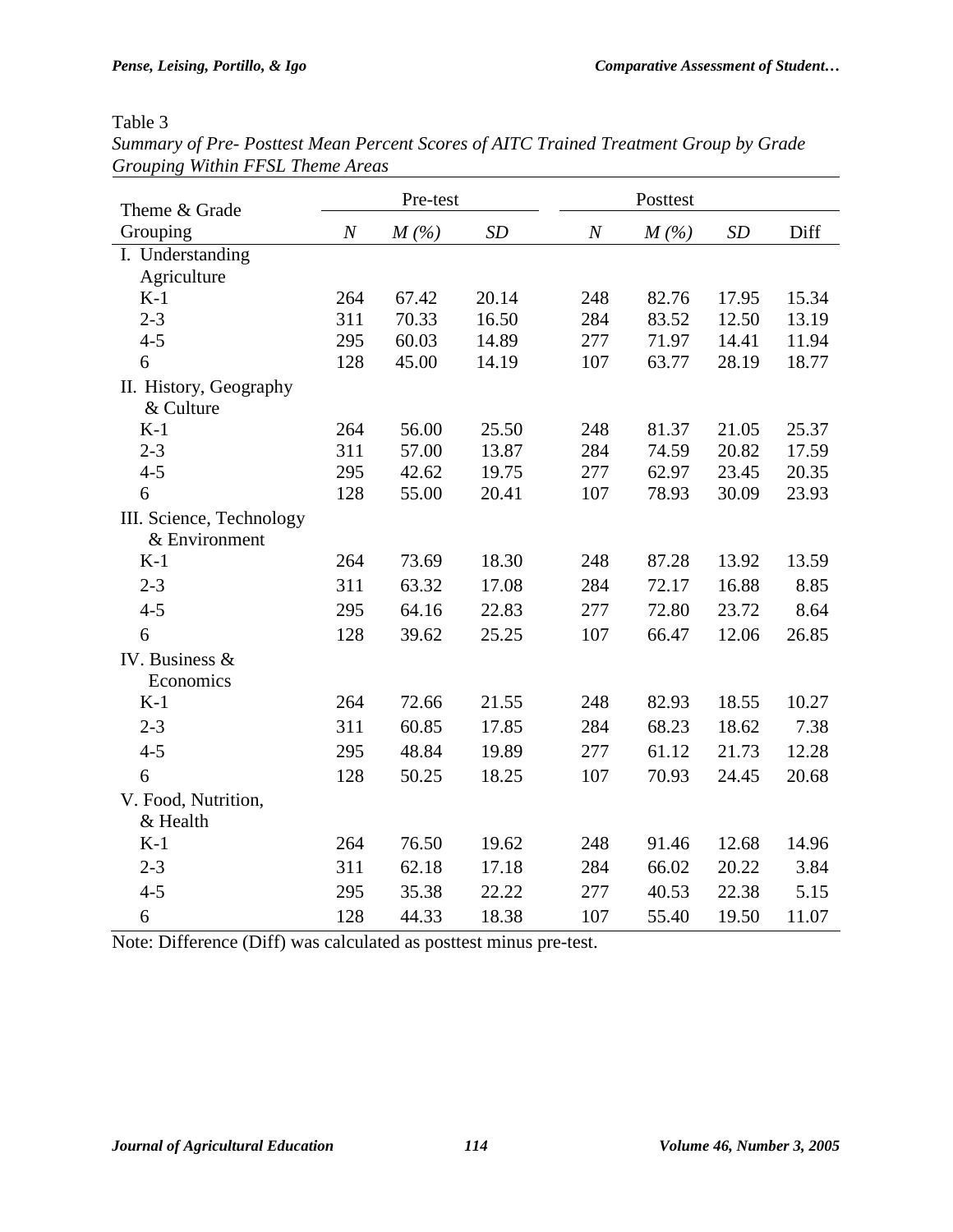$\overline{\phantom{a}}$ 

# Table 4

| Summary of Pre-Posttest Mean Percent Scores of AITC Non-trained Control Group by Grade |  |
|----------------------------------------------------------------------------------------|--|
| Grouping within FFSL Theme Areas                                                       |  |

|                                     |                  | Pre-test |       |                  | Posttest |       |       |
|-------------------------------------|------------------|----------|-------|------------------|----------|-------|-------|
| Theme & Grade Grouping              | $\boldsymbol{N}$ | $M(\%)$  | SD    | $\boldsymbol{N}$ | $M(\%)$  | SD    | Diff  |
| I. Understanding                    |                  |          |       |                  |          |       |       |
| Agriculture                         |                  |          |       |                  |          |       |       |
| $K-1$                               | 246              | 61.80    | 21.38 | 178              | 70.71    | 18.23 | 8.91  |
| $2 - 3$                             | 290              | 71.66    | 16.33 | 226              | 78.38    | 13.53 | 6.72  |
| $4 - 5$                             | 321              | 58.00    | 14.89 | 283              | 63.69    | 15.89 | 5.69  |
| 6                                   | 149              | 43.23    | 13.34 | 129              | 43.59    | 12.46 | 0.36  |
| II. History, Geography<br>& Culture |                  |          |       |                  |          |       |       |
| $K-1$                               | 246              | 57.05    | 25.75 | 178              | 66.32    | 26.15 | 9.27  |
| $2 - 3$                             | 290              | 56.94    | 17.70 | 226              | 62.94    | 18.47 | 6.00  |
| $4 - 5$                             | 321              | 37.25    | 19.25 | 283              | 43.43    | 21.91 | 6.18  |
| 6                                   | 149              | 53.68    | 22.27 | 129              | 57.61    | 20.68 | 3.93  |
| III. Science, Technology            |                  |          |       |                  |          |       |       |
| & Environment                       |                  |          |       |                  |          |       |       |
| $K-1$                               | 246              | 69.84    | 19.61 | 178              | 77.53    | 18.76 | 7.69  |
| $2 - 3$                             | 290              | 65.88    | 14.24 | 226              | 69.24    | 16.28 | 3.36  |
| $4 - 5$                             | 321              | 56.05    | 22.83 | 283              | 65.21    | 22.44 | 9.16  |
| 6                                   | 149              | 39.75    | 23.31 | 129              | 49.71    | 26.31 | 9.96  |
| IV. Business $&$                    |                  |          |       |                  |          |       |       |
| Economics                           |                  |          |       |                  |          |       |       |
| $K-1$                               | 246              | 71.22    | 19.33 | 178              | 77.53    | 21.44 | 6.31  |
| $2 - 3$                             | 290              | 61.47    | 15.47 | 226              | 63.32    | 20.71 | 1.85  |
| $4 - 5$                             | 321              | 46.94    | 20.47 | 283              | 50.86    | 20.05 | 3.92  |
| 6                                   | 149              | 47.90    | 19.80 | 129              | 54.88    | 20.50 | 6.98  |
| V. Food, Nutrition,                 |                  |          |       |                  |          |       |       |
| & Health                            |                  |          |       |                  |          |       |       |
| $K-1$                               | 246              | 71.81    | 20.50 | 178              | 81.85    | 17.43 | 10.04 |
| $2 - 3$                             | 290              | 62.81    | 13.72 | 226              | 63.40    | 21.72 | 0.59  |
| $4 - 5$                             | 321              | 34.33    | 25.00 | 283              | 37.24    | 26.16 | 2.91  |
| 6                                   | 149              | 43.46    | 19.38 | 129              | 44.70    | 19.05 | 1.24  |

Note: Difference (Diff) was calculated as posttest minus pre-test.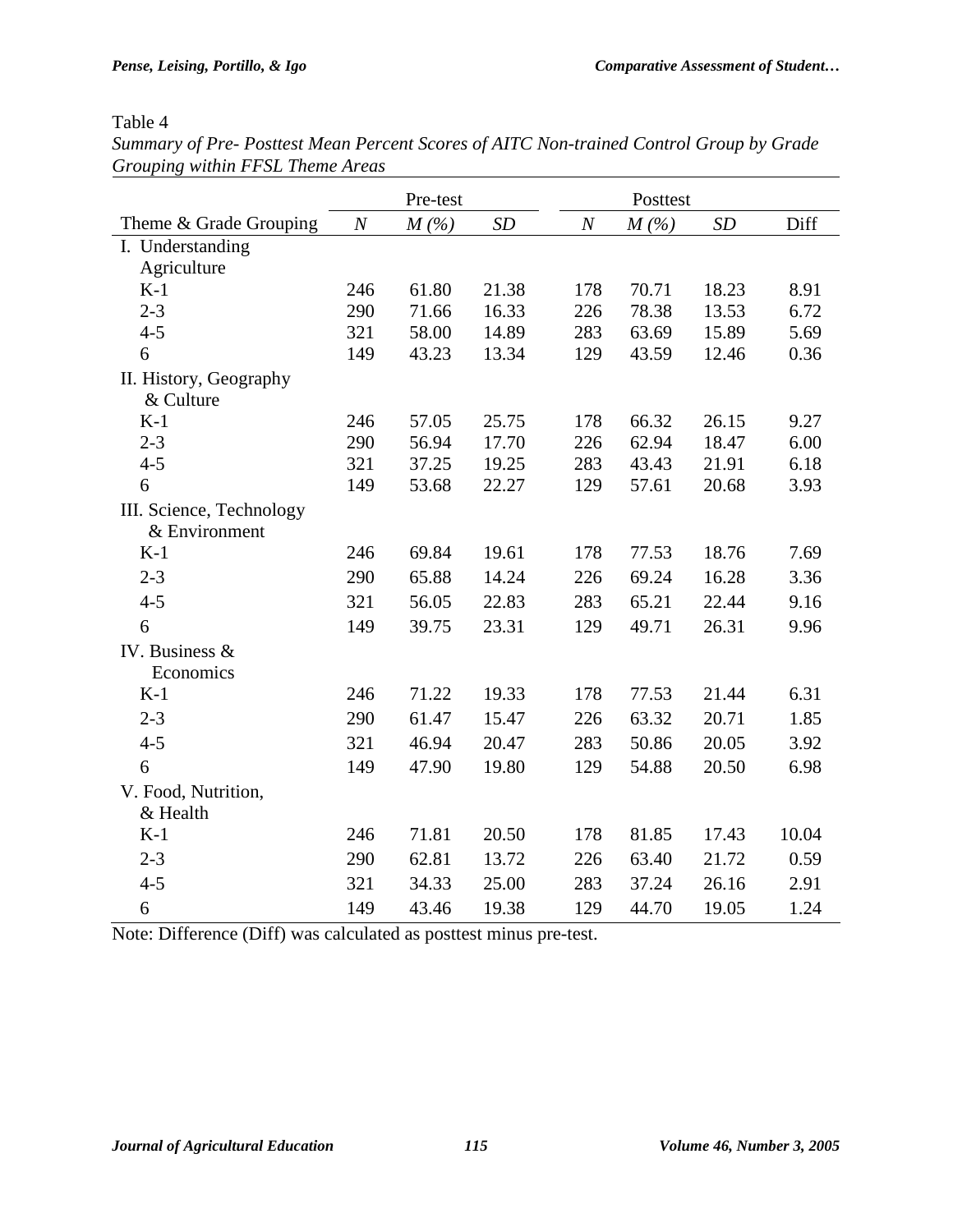The treatment and control groups in all grade groupings showed little difference in the pre-test scores. In the posttest scores for both treatment and control groups, the K-1 grade group was most knowledgeable about Theme 5 - Food, Nutrition, & Health, while the other three grade groupings scored low or lowest in that theme.

The 2-3 treatment group was most knowledgeable in the posttest about Theme 1 - Understanding Agriculture, followed by Theme 2 - History, Geography, & Culture. They were least knowledgeable about Theme 5 - Food, Nutrition, & Health, followed by Theme  $4$  - Business  $\&$ Economics. The 2-3 control group was most knowledgeable about Theme 1 Understanding Agriculture, and least knowledgeable about Theme 2 - History, Geography, & Culture.

The 4-5 treatment group was most knowledgeable in the posttest about Theme 3 - Science, Technology, and Environment, followed by Theme 1 - Understanding Agriculture. They were least knowledgeable in the posttest about Theme 5 - Food, Nutrition, & Health. The 4-5 control group was most knowledgeable in the posttest about Theme 3 - Science, Technology, & Environment and least knowledgeable about Theme 5 - Food, Nutrition, & Health.

The sixth grade treatment group was most knowledgeable in the posttest about Theme 2 - History, Geography, & Culture, followed by Theme  $\overline{4}$  - Business & Economics and was least knowledgeable about Theme 5 - Food, Nutrition, & Health. The sixth grade control group was most knowledgeable in the posttest about Theme 2 - History, Geography, & Culture and least knowledgeable about Theme 1 Understanding Agriculture.

# **Conclusions**

The conclusions were not to be generalized beyond the population within this research study. Examination and analysis of the major findings for each objective led to the following conclusions:

1. AITC programs made a positive difference in student acquisition of knowledge about agriculture.

- 2. Students in AITC programs acquired knowledge in all five themes.
- 3. Different themes appeared to have been successfully taught at different grade levels while developing and implementing agriculturally related lessons. This conclusion supports the conclusions drawn from previous studies (Igo, 1998; Leising, et al., 2001).
- 4. Teachers at lower elementary school grades (K-3) appeared to make more agricultural connections in their teaching as evidenced by general overall agricultural knowledge scores; an indication that teachers in grades 4-6 may not have been infusing agricultural concepts into the curriculum as often as their colleagues in the lower grades. However, when efforts were made to introduce instructional materials about agriculture to teachers in the upper grades of elementary school, teachers were able to make relevant connections to agriculture with their students, as evidenced by greater *gain* scores by 4-6 grade students in the AITC treatment group.

# **Implications and Recommendations**

- 1. It is recommended that AITC coordinators in the four states participating in the study put more training emphasis on Themes 3, 4 & 5 (Science, Technology & Environment; Business & Economics and Food, Nutrition, & Health) for the K-1 and 2-3 grade groupings. Additionally, AITC coordinators in these states should put more training emphasis on FFSL Theme  $2$  – History, Geography & Culture, Theme  $4$  – Business & Economics and Theme 5 – Food, Nutrition & Health for the 4-5 grade grouping and more emphasis on<br>Theme 1 – Understanding  $1$  – Understanding Agriculture and Theme 5 – Food, Nutrition & Health for the 6th grade grouping.
- 2. A curriculum model, such as the FFSL Framework, should be fully

### *Journal of Agricultural Education 116 Volume 46, Number 3, 2005*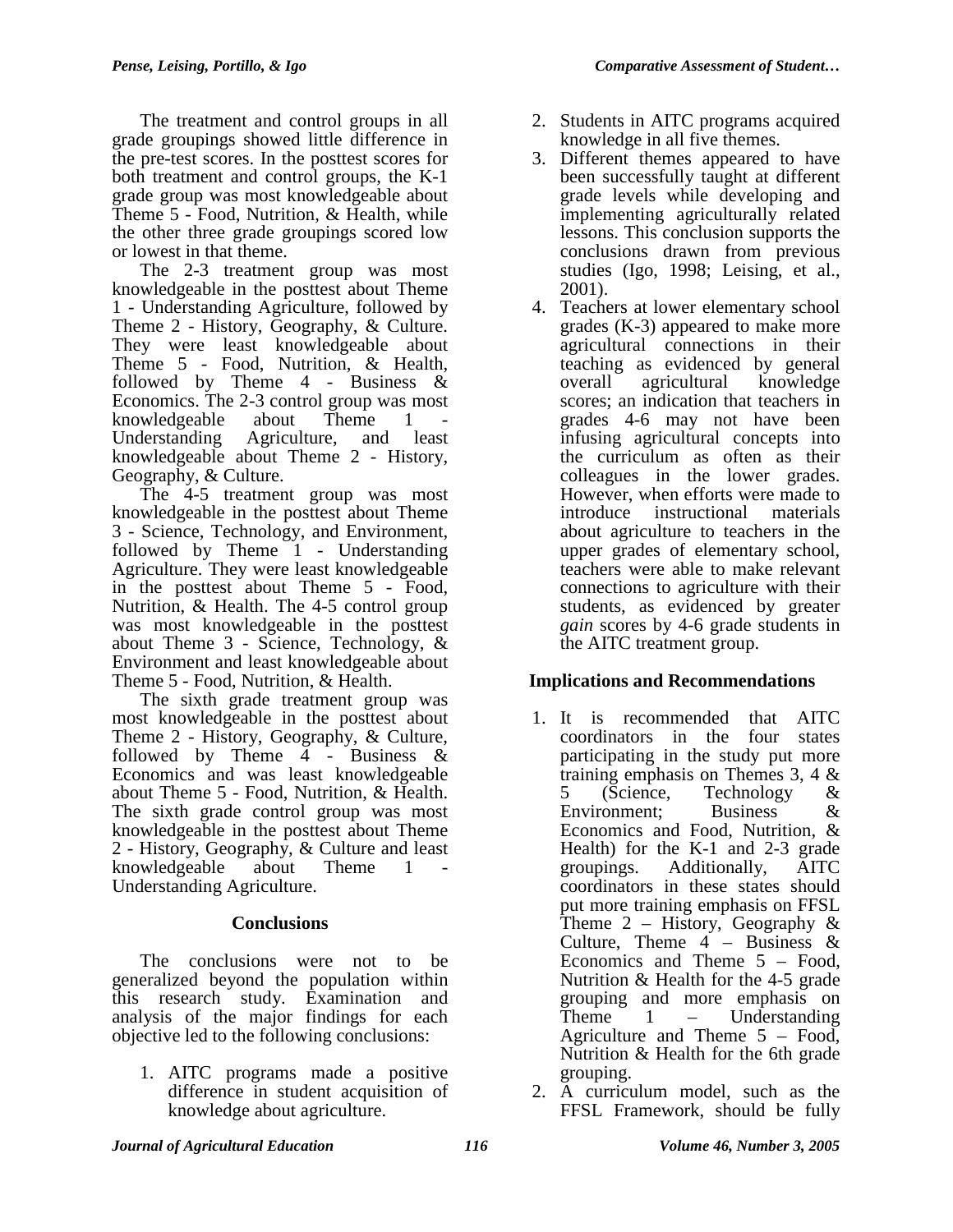implemented to ensure students in each grade level are making systematic progress in agricultural literacy.

3. Further research should be conducted to determine if similar knowledge gaps exist in other state's AITC programs and to understand the differences that exist among AITC teacher training programs across the United States.

#### **References**

Adkins-Wood, D. C. (1960). *Test construction: Development and interpretation of achievement tests.* Columbus, OH: Charles E. Merrill Books, Inc.

American Association for the Advancement of Science. (1993). *Benchmarks for science literacy*. New York: Oxford University Press.

Balschweid, M. (2002). Teaching biology using agriculture as the context: Perceptions of high school students. *Journal of Agricultural Education* 43(2), 56-67.

Caine, R. N. & Caine, G. (1994). *Making connections: Teaching and the human brain*. Menlo Park, CA: Addison-Wesley Publishing.

Campbell, D. T. & Stanley, J. C. (1963*). Experimental and quasi-experimental designs for research.* Chicago: Rand McNally College Publishing Company.

Center for the Study of Evaluation. (1979). *CSE criterion-referenced test handbook*. Los Angeles: University of California.

Dewey, J. (1938). *Experience and education*. New York: Collier Books.

Frick, M. J. (1990). *A definition and the concepts of agricultural literacy: A national study*. Unpublished doctoral dissertation, Iowa State University, Ames.

Gronlund, N. E. (1998). *Assessment of student achievement (6th ed).* Needham Heights, MA: Allyn & Bacon.

Igo, C. G. (1998). *A case study approach to food and fiber systems literacy assessment.* Unpublished doctoral dissertation, Oklahoma State University, Stillwater.

Knobloch, N. A. & Martin, R. A. (2002). Teacher characteristics explaining the extent of agricultural awareness activities integrated into the elementary curriculum. *Journal of Agricultural Education 43*(4), 12- 23.

Law, D. A. (1990). Implementing Agricultural Literacy Programs. *The Agricultural Education Magazine, 62*(9), 5, 6, 22.

Leising, J. G., Igo, C. G., Heald, A., Hubert, D., & Yamamoto, J. (1998). *A guide to food & fiber systems literacy*. W. K. Kellogg Foundation & Oklahoma State University, Stillwater.

Leising, J. G., Pense, S. L. & Igo, C. G. (2001). An assessment of student agricultural literacy knowledge based on the Food and Fiber Systems Literacy Framework. *Proceedings of the National Agricultural Education Research Meeting*, USA, 28. [CD ROM].

Leising, J. G., Pense, S. L. & Portillo, M. T. (2003, March). *The impact of selected Agriculture in the Classroom teachers on student agricultural literacy: Final report*. Stillwater: Oklahoma State University. (USDA, CSREES Award No. 2001-38858- 10631)

Leising, J. G. & Zilbert, E. E. (1994). Validation of the California agricultural literacy framework. *Proceedings of the National Agricultural Education Research Meeting*, USA, 21, 112-119.

Meischen, D. L. & Trexler, C. J. (2002). Rural elementary students' understandings